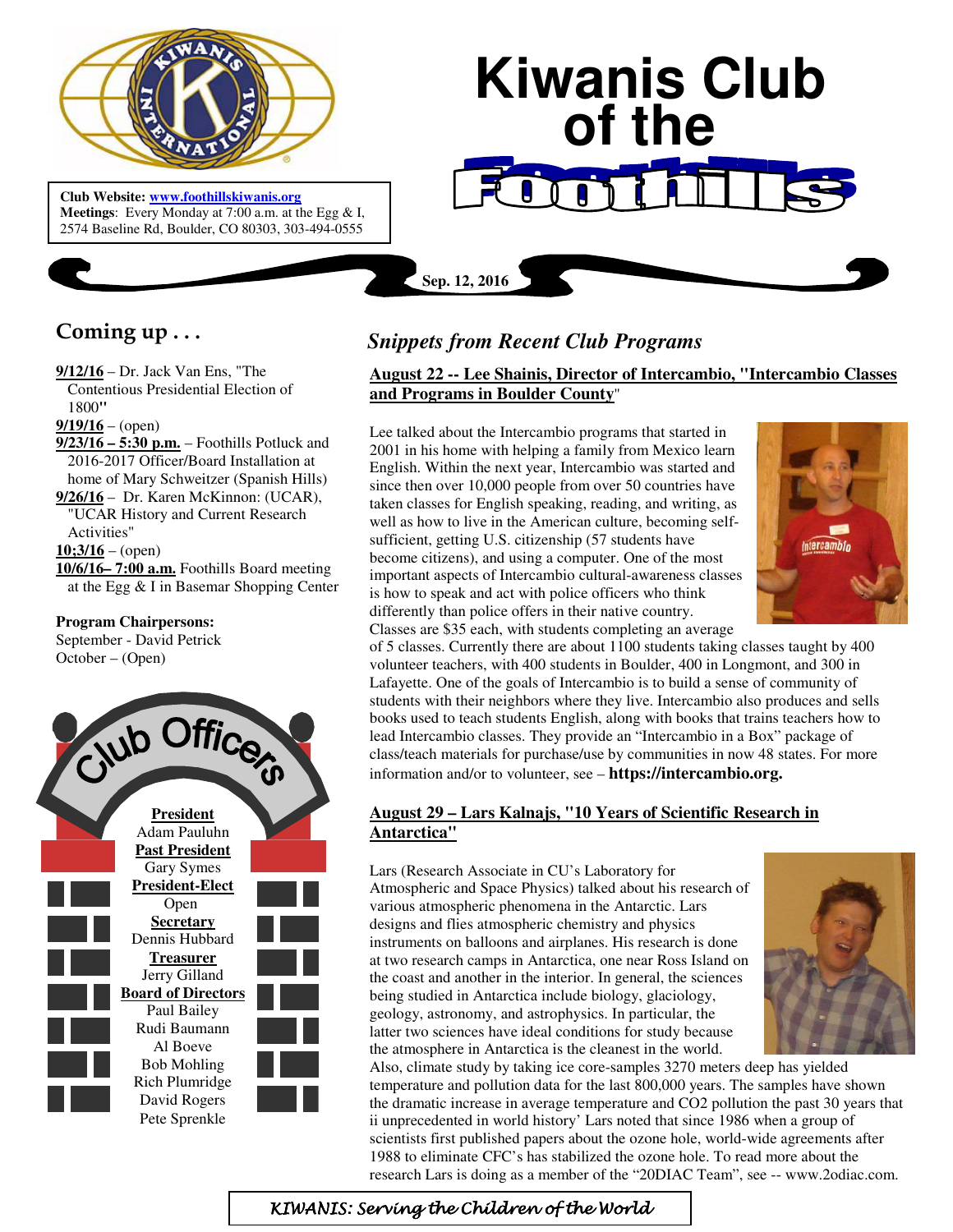#### **September 1 Foothills Kiwanis Board Minutes**

*– Foothills Kiwanis Secretary Dennis Hubbard* 

The Board of the Foothills Kiwanis Club met at the Egg and I on September 1, 2016. President Pauluhn called the meeting to order at 7:00 am. Attending were Board members: President Pauluhn, Treasurer Gilland, Secretary Hubbard, Bailey, Boeve, Baumann, Mohling, Rogers, Symes, Plumridge, Guests: None

SECRETARY'S REPORT: August minutes were approved.

TREASURER'S REPORT: A motion was made to approve the September Treasurer's Report. Passed.

GENERAL BUSINESS: Due to the present fiscal money shortfall, Gilland presented the Board with 4 options to balance the general fund. The general fund has been financing the breakfast deficit each week to keep from increasing the quarterly dues. The Egg and I has agreed to drop the breakfast charge from \$10 to \$8. Following the various option discussions, the Board recommends a \$10 increase to the quarterly dues to \$160. This increase will return the budget to balance. The increase will be presented to the membership for approval.

--The annual officer induction/social bbq picnic is scheduled for Friday, September 23 at 5:30 at Mary Schweitzer's house. Directions will be forthcoming. Help will be needed at 4:30 to help set up and take down the chairs, tables etc.

--Discussion was held regarding the general fund accounting practices. Sometimes there is a cash flow problem and in order to be more transparent with fund transfers, the following motion was made and approved. "The club treasurer shall be authorized to loan funds from one of the Foundation Checking accounts to the General Checking Account to accommodate transient expenses in the General Account. Interest on this loan shall accrued at the annual rate of 2.5%. The loaned principle and accrued interest shall be repaid within the fiscal year in which the loan was executed."

--Discussion was held regarding the success of the Taste of Boulder. This past year, there were more tickets/participants visiting the restaurants that predicted. There is a concern that some of the restaurants will not continue their participation.

--If any club members have slides for the various club activities that could be included in a slide show to be shown at the annual picnic, please contact Hassler.

The Foothills Kiwanis Club Board meeting adjourned at 7:33.

#### **September 1 Foothills Boulder Foundation Board Minutes** *– Foothills Kiwanis Secretary Dennis Hubbard*

The Board of the Foothills Kiwanis Foundation met at the Egg and I on September 1, 2016. President Pauluhn called the meeting to order at 7:34. Attending were: President Pauluhn, Treasurer Gilland, Secretary Hubbard, Bailey, Baumann, Boeve, Mohling, Plumridge, Rogers and Symes. Guests: None

SECRETARY'S REPORT: The August minutes were approved.

TREASURER'S REPORT: A motion was made and seconded to approve the August Foundation Treasurer and Service Dog Project reports. Passed.

NEW BUSINESS: A preliminary 2016-17 budget was presented to the Board for consideration. A discussion was held regarding the various projects and the priorities. A final proposed budget will be presented at the October Board meeting.

--A motion was made and approved to contribute \$4,000 to RMD to be designated for the Ronald McDonald House in Denver. The board requests that no awards (jackets) be given the Foothills Club.

--A motion was made and approved for the Club to match two members' \$500 contributions to the Nyaka project.

--Following discussion, a motion was made and approved to apply the Happy Dollars to the General Fund.

--Bailey reported the Circle K is helping with a project on the Hill area on September 11. Also the Circle K is assisting with project Serious Fun for youth with disabilities. There are field events held for the youth.

The Kiwanis Foundation Board Meeting adjourned at 8:10.

## **Thanks and Fundraiser Proceeds from Bolder Boulder 10K Starting Line Coordinator Fred Fusilier**

During our Monday August 29 Foothills Kiwanis meeting, Fred Fusilier thanked club members for volunteering to help start Bolder Boulder 10K runners on Monday, May 28. Fred also presented President Adam with a check for \$275 for our 11 volunteers that'll be used to meet our club's operating expenses. Thanks to David Petrick for being our club's project leader for this Foothills fundraiser.



#### **Historic Boulder Kiwanis Post Office Box Available Later this Year** *-- Paul Bailey*

The original Boulder Kiwanis Club's PO Box (number 610) at the downtown Boulder Post Office has been kept active since the club disbanded in late 2012 to make sure that any ongoing correspondence could be received, but this is no longer needed. Consequently, this PO Box is available for anyone to take it over, with first priority going to Kiwanis members or their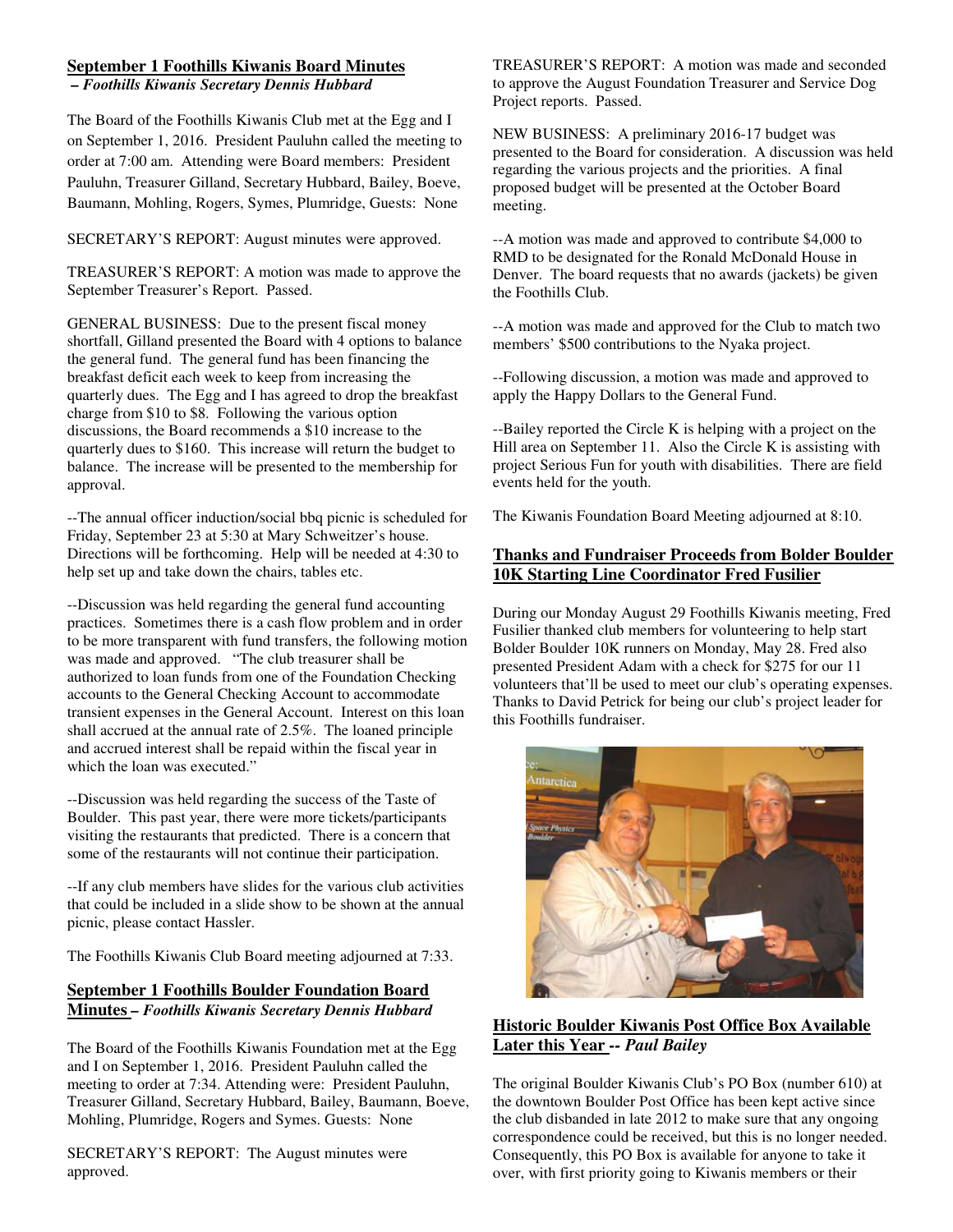businesses, with later consideration to third parties. The cost of the PO box is \$70 per year, which can also be paid as \$35 every 6 months. The box is paid up until the end of 2016, after which it will be released if no one takes it over by then.

### **2016-17 Monarch High School Key Club Update**

The first meeting of the Monarch High School Key Club was held at 7:15 a.m. on Wednesday, September 7. A total of 19 students attended to get information about the purpose of the Key Club and the community-service projects open to club members from Key Club Kiwanis Advisor Kerry Hassler and Faculty Advisor Kate Lunz. The students decided to hold Key Club meetings this school year on Tuesday mornings starting at 7:00 a.m. in Ms. Lunz' classroom. A vote will be taken on Key Club officers during the Tuesday, September 13 meeting.





#### **Foothills Kiwanis Volunteers Support August 27 Greenhouse Scholars "Venus de Miles" Fundraiser**

Greenhouse Scholars' "Venus de Miles" is Colorado's largest women's bike-ride fundraiser, where cyclists ride on a 33-mile, 64-mile, or 100-mile course on August 27 to raise over \$42,000 that will provide scholarships to in-need young women. Foothills Kiwanis provided a group of volunteers who supported this fundraiser by setting up and maintaining a rest step for cyclists north of Longmont. Our volunteer group included Adam Pauluhn, David Petrick, Kerry Hassler, and his son David and two grandsons Zack and Blake. They gave out energy snacks, fruit, cookies, water, and other items to over 1000 cyclists at the rest stop. Greenhouse Scholars is an education non-profit that works with Colorado's extraordinary young women from lowincome communities to inspire, support, and encourage them to improve their education, careers, families, and communities.

Greenhouse Scholars donations can be made on-line at - **https://raceroster.com/events/2016/8146/venus-demiles-colorado-2016/charity/donate**.





# **Recognition of Pete Sprenkle and Presentation of Pete Sprenkle Coaching Excellence Award on September 10**

At a short ceremony starting at 8:10 a.m. on Saturday, September 10 at the Garden Acres field in Longmont, club member Pete Sprenkle was recognized for his many years of being a girls' software coach in Boulder, with his teams winning over 1000 games. As part of this ceremony, girls' softball coach Rob Anderson received the Pete Sprenkle Coaching Excellence Award. Misie Goodard of the Boulder Girls' Softball Association and her committee nominated Rob for the award. Thanks to Adam Pauluhn, Dave Rogers, Jerry Gilland, and Bob Mohling for attending this ceremony honoring Pete. Rob and Misie have been invited to our club meeting on October 3 during which Pete will receive further recognition.